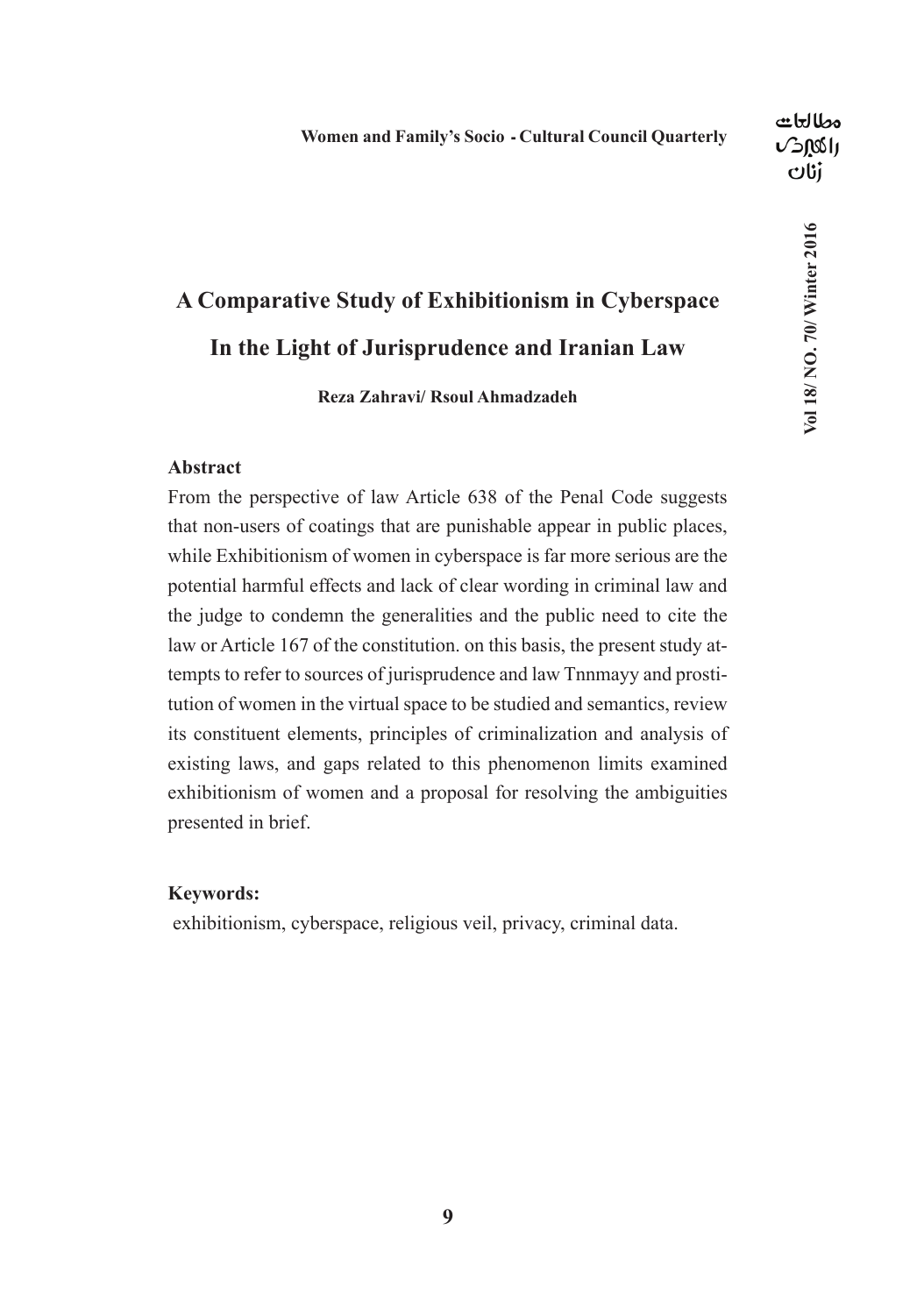**The Abstracts of Articles**

# Vol 18/ NO. 70/ Winter 2016 **Vol 18/ NO. 70/ Winter 2016**

#### **Secondary Role of Dowry in Marriage Nature**

#### **Mortaza Hjipour**

#### **Abstract**

Commutative contract is agreement where, firstly, there is reciprocal status between parties obligations. Secondly, obligation of subject matter of this contract has a financial aspect. By contrast, non-commutative contract address the agreement without any exchange. Hence at this contracts, there isn't pose the rules based on reciprocality. Dowry is one of the most significant part of marrige that its financial aspect and some governing rules of commutative contracts on marriage especially wife right to retention have pose some question on commutative or noncommutatie natue of marriage. This was more important when supreme court in decree number 708 held that rule to instalment is not amount to reject of retention right. This reaserch aim to analyse with descriptive and analytic method, status of dowry in marriage and its effects and then assess jurisprudencial and legal validity of supreme court rule. In a sum, it can be said that although dowry have a financial aspen, but in the terms of other rules, dowry don't transform nature of marriage from non-commutative to commutative contract.

#### **Keywords:**

Marrige, Commutative, Right to Retention, Dowry and Law Rule.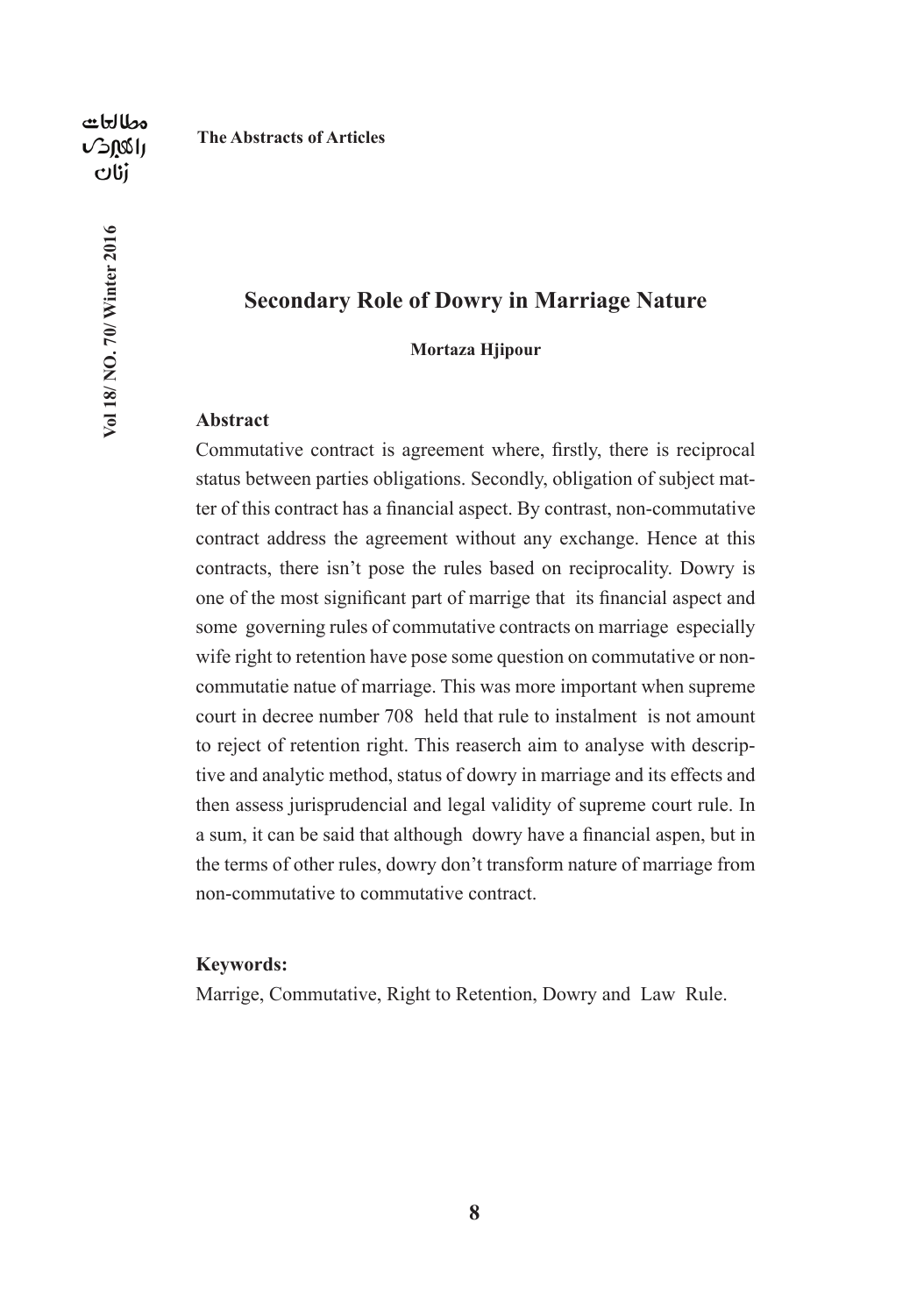**Vol 18/ NO. 70/ Winter 2016**

Vol 18/ NO. 70/ Winter 2016

## **An Assessment of Islamic Traditions (ahadith) about the Rational Imperfection of Women and Comparing them with the Opposite Tradition in the Context of Gender Studies**

**Meysam Ghomshian**

#### **Abstract**

Some parts of Islamic Sunna contains statements about the innate rational imperfection of women. These suggestions humiliate women and associate to them an inferior position, comparing to men; because a text finds meaning in a discursive contradiction. Investigating the documentations of such traditions puts us in serious doubt about their accuracy, however this research, reporting the results of this investigation done by the *Elm ol Hadith* scholars, tries to assess their implications. Though both methods (i.e. investigating documentations and assessment of implications) undermine the accuracy of these traditions but the author, assuming the accuracy of these traditions, find no humiliation toward women when object their contents and implications to gender studies. This articles concludes that the female argumentation and rationalization is different with the male ones and, discovering this female rationality and presenting it to the three Islamic schools of philosophy, claims that it can be evaluated superior to the male empiricist rationality.

#### **Keywords:**

Ration, Islamic traditions (ahadith), female rationality, mystic (*erfani*) intuition, enlightenment rationality.

**7**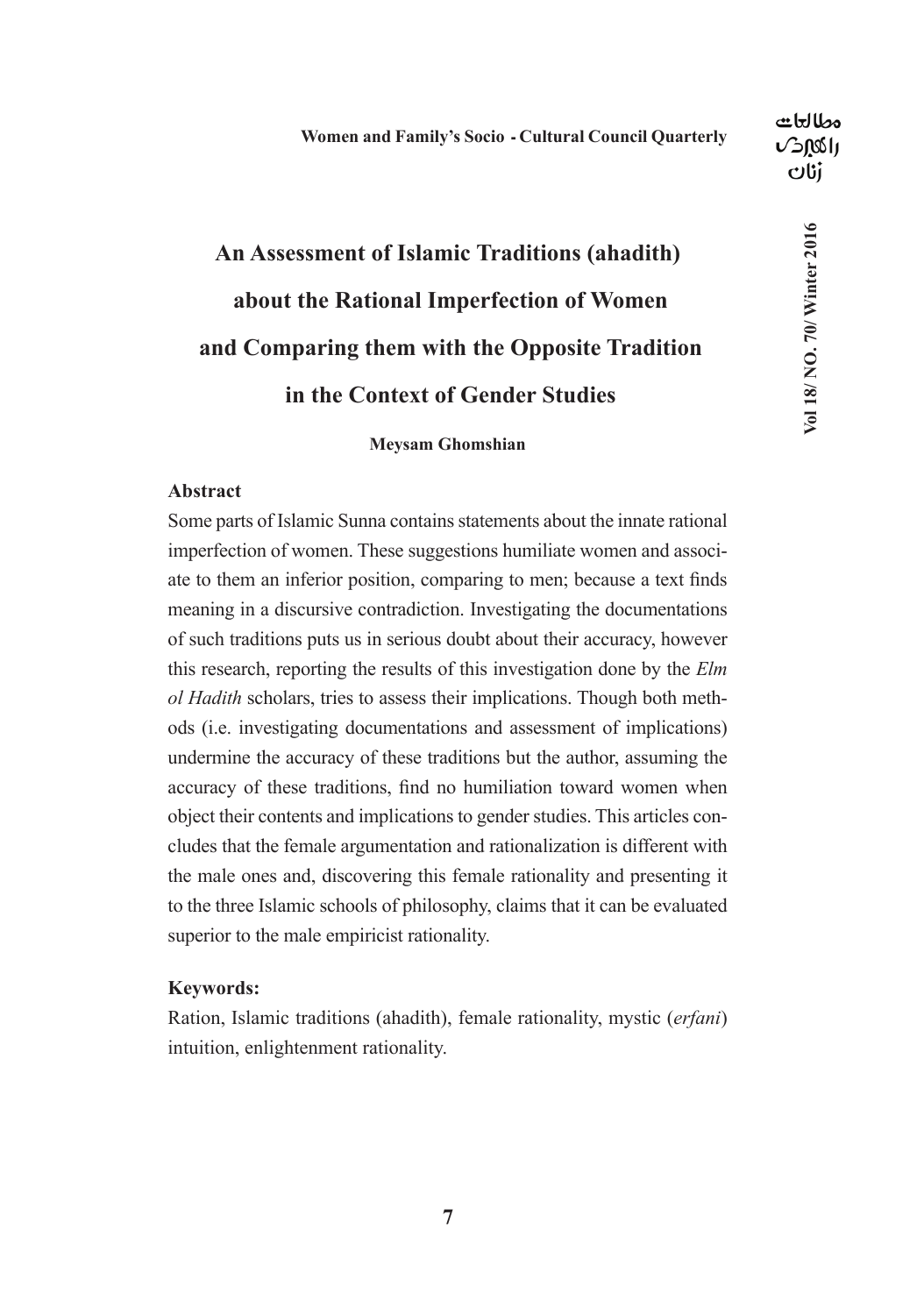**Vol 18/ NO. 70/ Winter 2016**

Vol 18/ NO. 70/ Winter 2016

#### **The Abstracts of Articles**

# **Innovations and Challenges of Women Custody in the Light of 2012 Family Protection Law**

**Bizhan Haji Azizi/Mohammad Mowlavi/Razieh Hassankhani**

#### **Abstract**

Custody is considered as subject of research because of its importance on child's mental and physical characteristics and of course it`s effect on society progress. The legislator always gives attention to child position and his (her) potential role in building of society basis. Child physical maintenance is necessary for growth along with proper training for spirit sublimation. Despite the importance of custody, legislator has not determined it`s precise definition and powers and custody of guardian (child maintenance) and subsequently the major issues is ignored. This leads to its confusion with similar titles such as warden, executor, guardian (child maintenance) The majority of bewilderments and questions of executive intuitions of law from legal department of justice, confirmed it. This article has determined the position, rights and duties of child maintenance altogether gaps and conflicts in this domain and given some resolutions. The law of family protection 2012, considered child custody with more accuracy and this lend to achievements and innovations in custody cases. But these innovations have some defects that we have presented these and given some resolutions for elimination of those defects.

#### **Keywords:**

Custody, Right, Duty, Custody, Guardianship.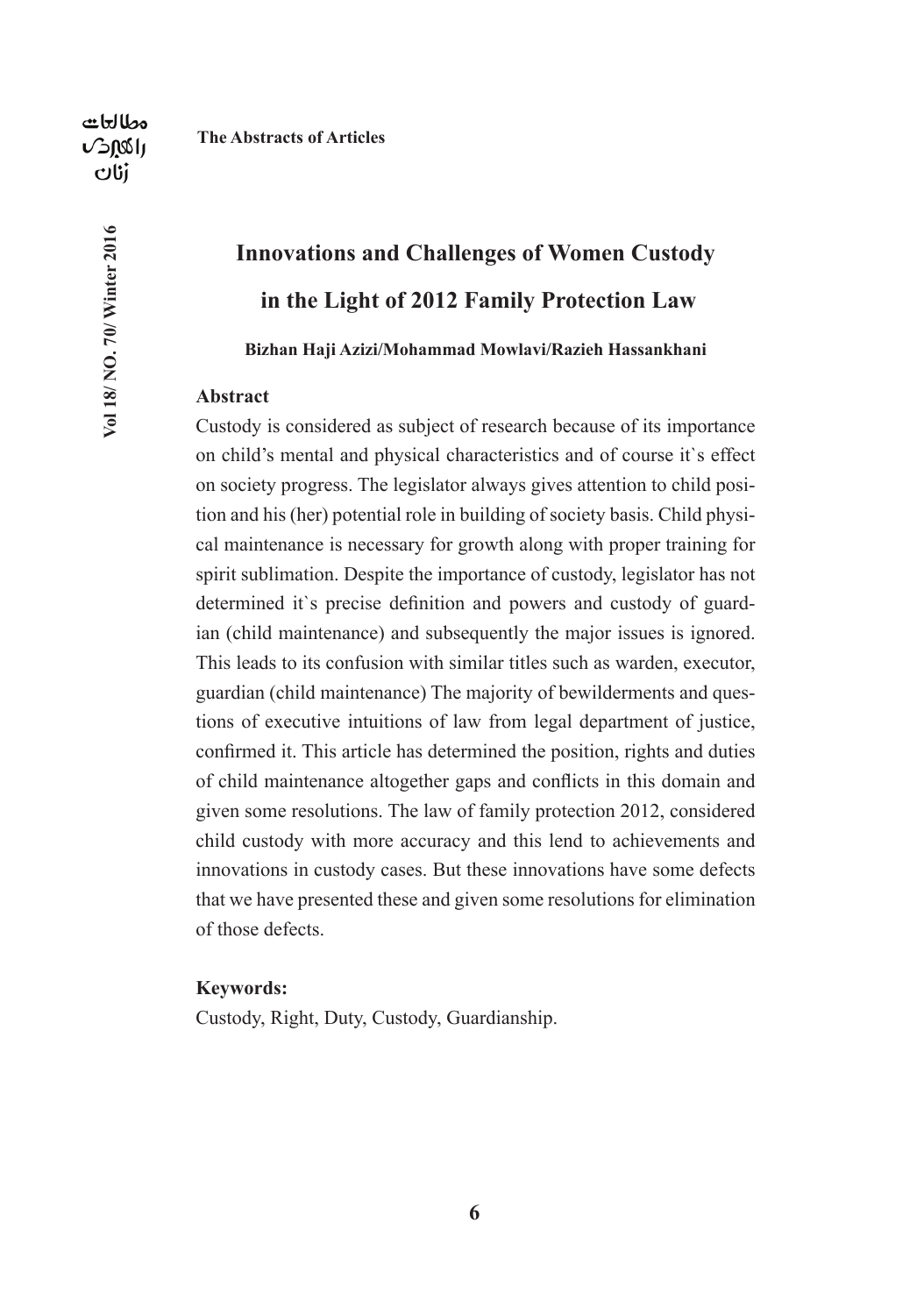# **Systematic Analysis of Impact of Concept of Freedom in View of Convention on the Elimination of all Forms of Discrimination Against Women in Family Life Components Narges Joda/Nafiseh Akhavan nilchi**

#### **Abstract**

Convention on the Elimination of all Forms of Discrimination Against Women (CEDAW) is the international documents on women's rights that most countries have acceded to it or accepting it; Since the Convention is affected by the ideology of individualism and Due to the damage has been inflicted in the family and human life on the world stage, It is necessary to apply to systematic approach to accurately and deeply analyzing and explaining this issue. In this research, Family life has been explained as a coherent system and primary cell of society, Its components have been extracted, then freedom impact, as Key principles of the Convention has analyzed on family life components, including male guardian, the popularity of women and finally family system. According to the results, Convention substances cause reduced loss of male guardian and commitment of women to family.

#### **Key words:**

the popularity of women, Male guardian, Convention on the Elimination of all Forms of Discrimination against Women, Family, Systematic Analysis.